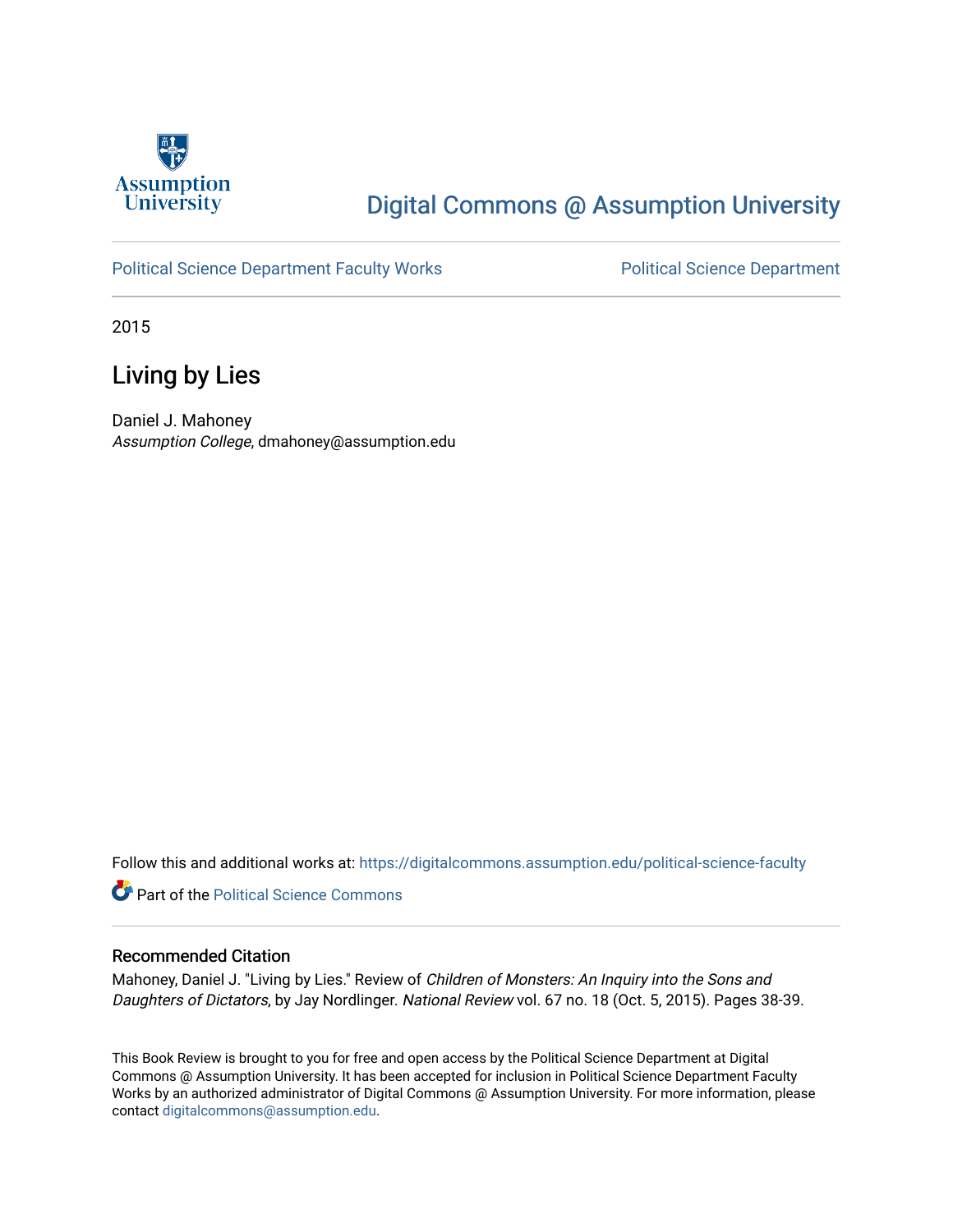# **Books, Arts & Manners**

# **Living by Lies**

DANIEL J. MAHONEY



*Children of Monsters: An Inquiry into the Sons and Daughters of Dictators*, by Jay Nordlinger (Encounter, 336 pp., \$25.99)

ESPOTISM is as old as the political condition of man and is the antithesis of free and decent human life. In political condition of man and is the antithesis of free and decent human life. In the 20th century it took an impressive variety of forms. There were those who killed, immiserated, and imprisoned in the name of building truly "revolutionary" societies. These were the ideological tyrants—Lenin, Hitler, Stalin, Mao—who killed in the name of perverted ideas—Communism, Fascism, National Socialism, revolution, progress. There were the oldfashioned despots—Bokassa, Amin, Duvalier, Mobutu—who read like a page ripped out of the historians of antiquity: They needed no ideology to justify their depredations. Some, such as the Kims in North Korea, combine sincerely held ideological fanaticism with the pure capriciousness of the nonideological tyrant. All despots show contempt for the moral law and elementary human decency.

*Mr. Mahoney, the author of* The Other Solzhenitsyn: Telling the Truth about a Misunderstood Writer and Thinker*, holds the Augustine Chair in Distinguished Scholarship at Assumption College.*

NR senior editor Jay Nordlinger has written a gem of a book that is at once an authoritative guide to 20th-century despotism and, even more compellingly, an astute moral and psychological study of the children of 20 of the worst dictators of the 20th century. (Not all were outright monsters: Nordlinger convincingly argues that the Spanish strongman Francisco Franco—a moderate authoritarian for much of his rule—was a "relative lamb" compared with the others.) The book had its distant origin in a trip to Albania. While there, Nordlinger inquired whether the cruel and fanatical Albanian tyrant Enver Hoxha had had children, and, if so, what they and their lives were like. As it turned out, all were unapologetic defenders of their tyrant father.

This motif would come to run deeply through Nordlinger's book. Almost all the sons and daughters, and grandchildren, of the tyrants of the 20th century remained unequivocally loyal to the tyrant-father or tyrantgrandfather. This is true even of the relatively normal ones who themselves did not become monsters. Family loyalty, a natural and generally admirable human phenomenon, in the case of these souls fatally undermined the ability to see clearly and from a perspective that does justice to truth and conscience. Even Edda Mussolini Ciano, whose famous diplomat husband, Count Ciano, was murdered by her father, eventually reconciled with her father's name and legacy. Saddam Hussein's daughters saw their husbands brutally murdered after returning from exile in Jordan in 1995; they remain to this day among his most impassioned, militant partisans. The grandson of Mao basks in the reflected glory of one of the great mass murderers—and ideological tyrants—of the 20th century. The vast majority of the "children of monsters" have chosen to "live by lies," to diminish their humanity by defending and perpetuating evil and mendacity. Some children—Vasily Stalin, Nicu Ceausescu, Uday Hussein—became despicable brutes. These monster sons had mutilated souls and specialized in brutalizing, killing, and raping with impunity. Some-Jean-Claude Duvalier, Kim Jong-il, Bashar Assad, and Kim Jong-un—became successor despots, with uneven applications of cruelty and fanaticism.

Bashar Assad wanted to opt out of politics and practice the ophthalmology for which he was trained in London. But the early death of a brother—the chosen heir—brought him unexpectedly to the forefront. With the coming of the Arab Spring and the resultant Syrian civil war, this reluctant tyrant has become a national butcher, killing far more people than his tyrannical father Hafez Assad ever did. He has continued the family business with impressive ruthlessness.

Colonel Moammar Qaddafi's son Saif al-Islam Qaddafi knew that despotism was "dark and wrong" and tried to take on the airs of a Western liberal and modernizer. (The words quoted, like all subsequent quotes unless otherwise attributed, are from Nordlinger.) Saif al-Islam "tried to go straight," but when his father's dictatorship came under assault in 2011, he, too, murdered and persecuted opponents of that dictatorship with abandon. He made the choice to defend the family business. He "grew a beard in the style of fundamentalist Muslims . . . and gave wild-eyed rants on television." He now rots in a Libyan prison, his liberalism (and Western connections) a thing of distant memory.

Some monster sons stand out in a very competitive pack. Uday Hussein was a psychopath of the first order and clearly earned his self-designation as "Abu Sarhan," the Wolf. He had no empathy, no concern for other human beings. Vasily Stalin was a drunkard and a satyr and revealed the "moral sterility of Stalinism" (as the Russian historian Dmitri Volkogonov once phrased it). Nicu Ceausescu was appalling in every way, drunk and crazy.

As we have mentioned, there are those who defend the indefensible without being monsters themselves. This is true of several of the Mussolinis, the Tojo children as a group (who appear